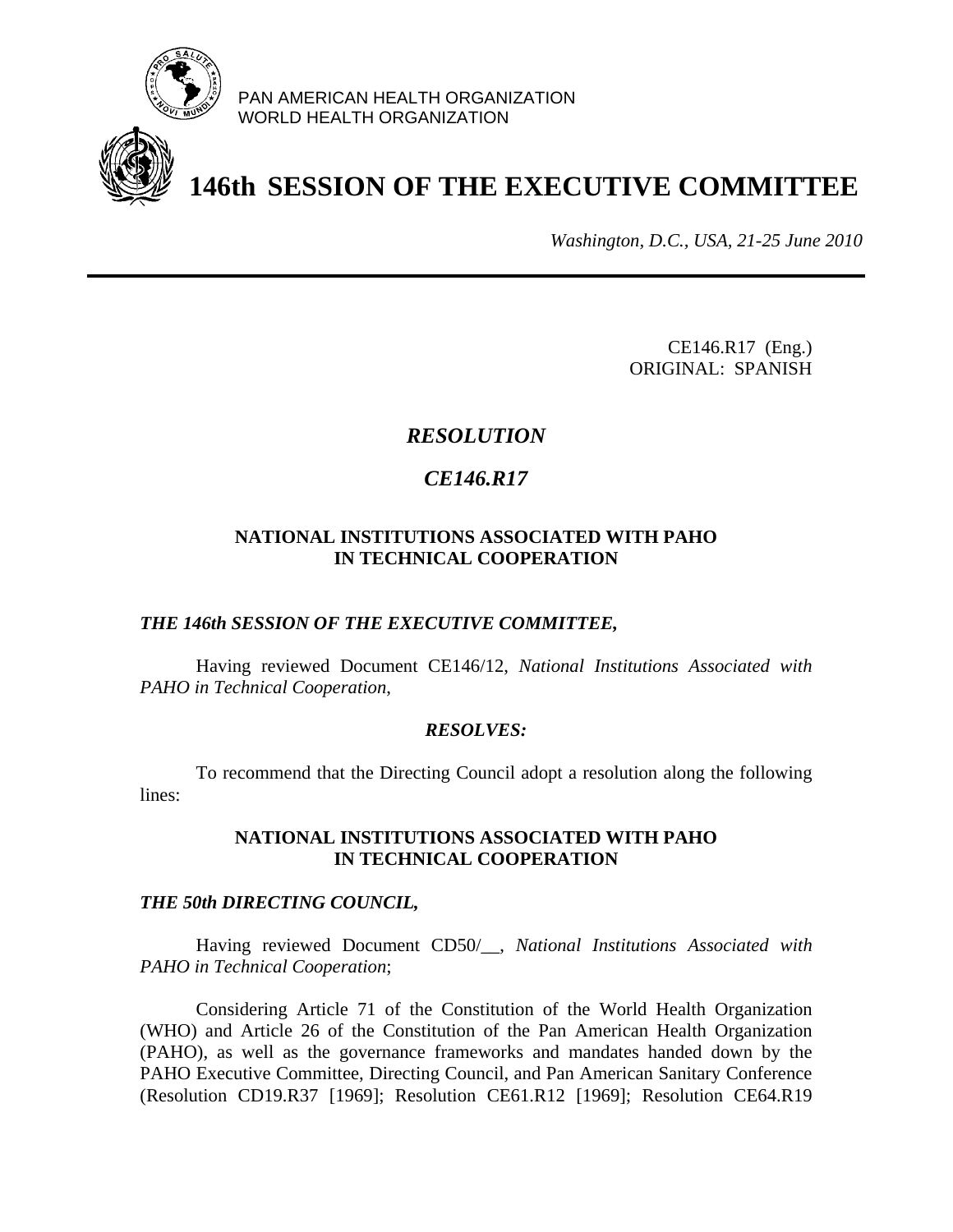CE146.R17 (Eng.) Page 2

[1970]; Resolution CSP18.R33 [1970]; Resolution CD25.R31 [1977]; Document CD25/29 [1977]; Resolution CSP20.R31 [1978]; Document CSP20/3 [1978]; Document CE99/9 [1987]; Resolution CE126.R15 [2000]; Document CE126/7 and Add. I [2000]; Document CE136/12 [2005], and Document CE139/7 [2006]);

Recognizing that one of the fundamental objectives of PAHO/WHO is to strengthen national capacities for the sustainable achievement of national and global public health goals, and that these capacities must be based on broad approaches capable of affecting health determinants, ensuring intersectoral collaboration and promoting public-private initiatives and with civil society;

Noting that, over the years, PAHO/WHO technical cooperation with Member States has been significantly supported by the participation of national institutions and that formal institutional working relationships are needed for PAHO to function as a catalyst in mobilizing and strengthening these capacities;

Emphasizing that the present proposal complements the work that PAHO/WHO conducts with the WHO Collaborating Centers and Nongovernmental Organizations that are in Official Relations with PAHO/WHO,

## *RESOLVES:*

1. To approve a new category of relationship with institutions to be known as *National Institutions Associated with the Pan American Health Organization in Technical Cooperation (INACO)*<sup>∗</sup> and the procedures for their identification, designation, and monitoring.

- 2. To urge the Member States to:
- (a) make efforts to mobilize, utilize, and strengthen the capacities of INACOs to support health development at the national and subnational levels through strategic partnership with PAHO/WHO;
- (b) collaborate with PAHO/WHO in implementing a formal process for the selection of national institutions that participate in technical cooperation in health, as well as collaborating to create mechanisms to oversee and monitor the quality and effectiveness of cooperation activities;
- (c) analyze the existing capacities of institutions with potential to be designated as INACO.

 $\overline{a}$ 

<sup>∗</sup> As designated by its Spanish acronym